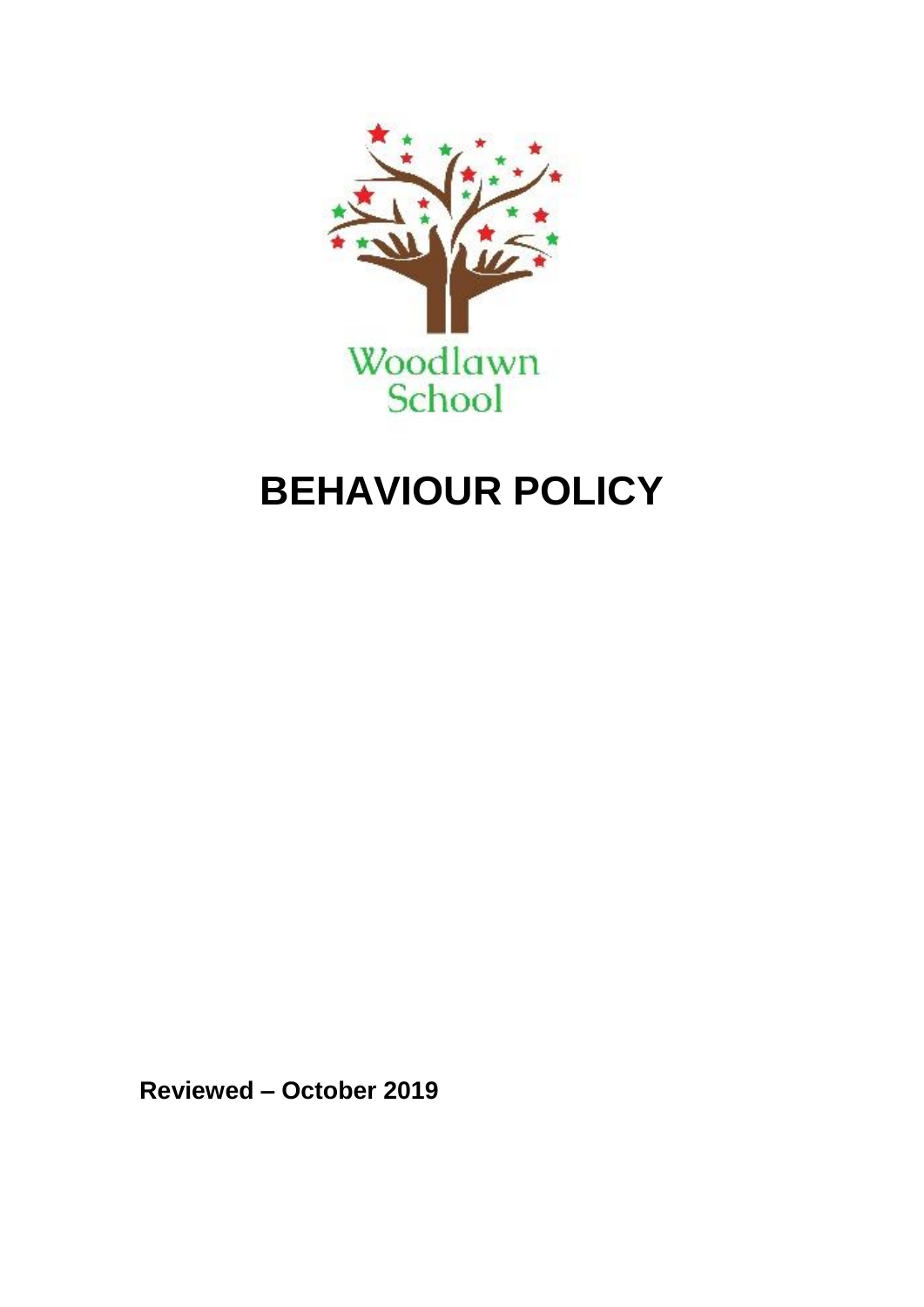### **Aims**

To establish a code of behaviour which; reflects the aims and ethos of the school, the local authority and the current DfES guidelines.

- To create an environment that encourages and reinforces good behaviour.
- To provide the individual with a caring, safe environment in which they can develop and fully achieve their potential.
- To define acceptable standards of behaviour.
- To encourage consistency of response.
- To promote self-esteem and positive relationships.
- To be aware that all pupils will not respond in the same way in any situation.
- To encourage the involvement of home, school and MDT in the implementation of this policy.
- To keep parents and carers involved and informed.

All members of the school community are entitled to:

- Be valued as individuals
- Experience success
- Feel positive about themselves and others
- Grow in knowledge, understanding and skills
- Be part of an environment where inappropriate behaviour does not compromise the learning and welfare of the individuals and community

#### **School Ethos; Standards of Behaviour**

In seeking to define acceptable standards of behaviour it is acknowledged that these are goals to be worked towards rather than expectations which are either fulfilled or not. Woodlawn School has a central role in the pupil's social and moral development just as it does in their academic development. Just as we measure academic achievement in terms of progress and development over time towards academic goals, so we measure standards of behaviour in terms of the pupil's developing ability to conform to our behavioural goals. At school we must work towards standards of behaviour based on the basic principles of honesty, respect, consideration and responsibility.

The adults encountered by the pupils at Woodlawn School have an important responsibility to model high standards of behaviour, both in their dealings with the pupils and with each other.

#### **Appropriate Adult Conduct**

- To create a positive climate with realistic expectations.
- To have a consistent approach to praise, reward and sanction.
- To emphasise the importance of being valued as an individual within the group.
- To promote, through example, honesty and courtesy.
- To provide a caring and effective learning environment.
- To encourage relationships based on kindness, respect and understanding of the needs of others.
- To ensure fair treatment for all regardless of age, gender, race, ability and disability.
- To show appreciation of the efforts and contribution of all.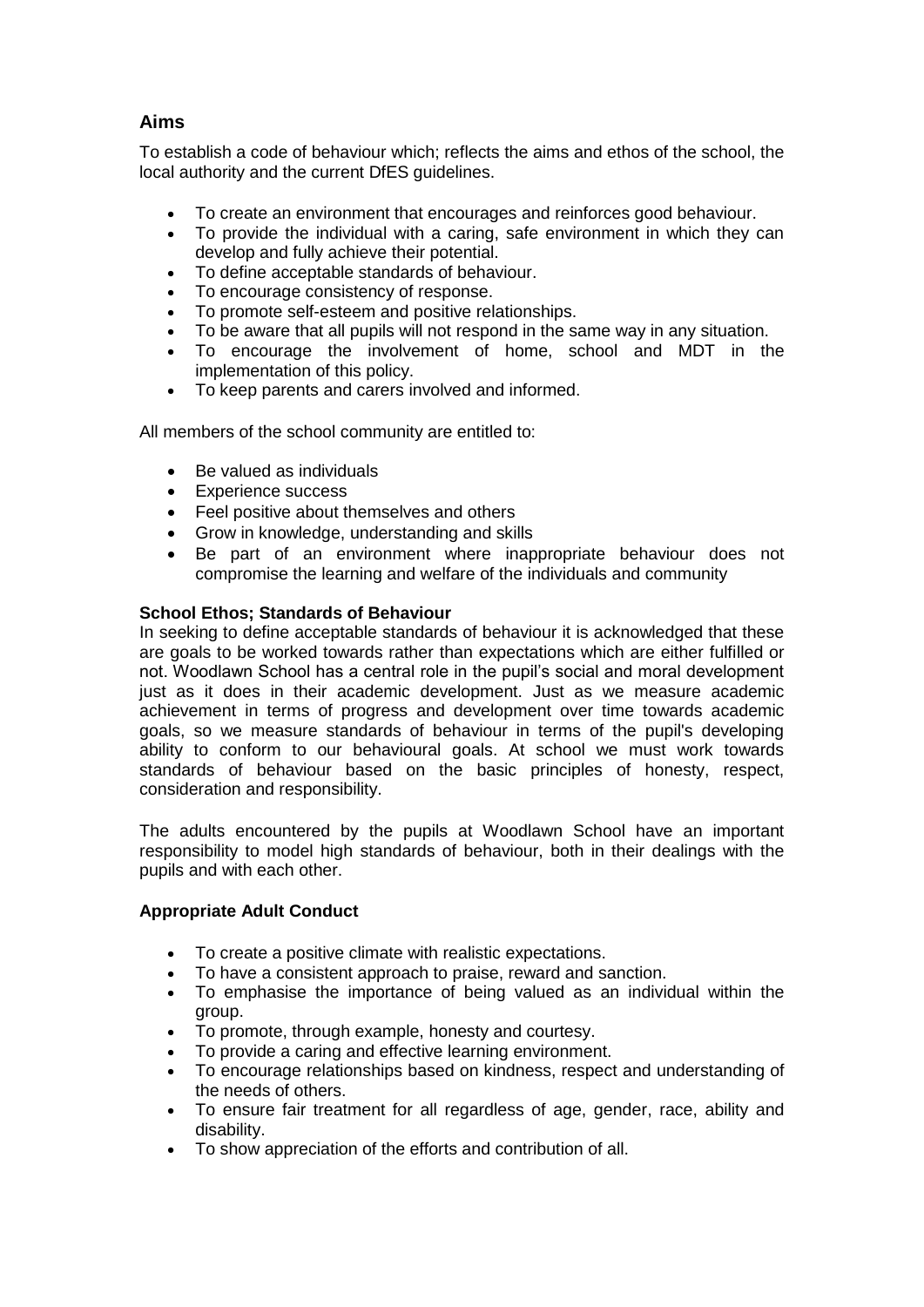#### **Appropriate Pupil Conduct**

- To attend school daily, arrive on time and properly equipped for lessons.
- To treat everyone with courtesy and respect.
- To protect the health and safety of others and yourself.
- To behave in a way that gives yourself and the school credit.
- To behave in a way that supports the learning of each individual.
- To respect the school environment.

#### **Appropriate behaviour is rewarded by**

- Whole School House Points System
- Positive reward scheme (merit marks, stickers, charts, etc)
- Whole school celebration of achievements at awards assembly.
- Whole school celebration of individuals' work in assembly and on display.<br>• Achievement certificates.
- Achievement certificates.
- Giving positions of responsibility.
- "Good News" texts/phone calls home.
- Class doio
- Social Media Celebration

#### **Classroom Management**

Classroom management and teaching methods have an important influence on pupil's behaviour. The classroom environment gives clear messages to the pupil about the extent to which they and their efforts are valued. Relationships between teacher and pupil, strategies for encouraging good behaviour, arrangements of furniture and access to resources all have a bearing on the way pupils behave.

Teaching methods should encourage enthusiasm and active participation for all. Lessons should aim to develop the skills, knowledge and understanding which will enable the pupils to work and socialise in co-operation with others. A behaviour for learning checklist is followed to ensure a consistent approach.

#### **Strategies to Promote Positive Behaviour**

Our emphasis is to positively reinforce good behaviour, rather than focus on challenges. We believe that rewards have a motivational role, helping pupils to see that good behaviour is valued.

#### **Strategies include;**

- Following the Woodlawn Behaviour for learning checklist.
- Following individual behaviour protocols.
- Having appropriate and supported needs based curriculum that enables the individual to achieve success and build self esteem.
- Identifying barriers to learning and strategies to overcome these.
- Having a clear understanding of the individual's needs through regular pastoral meetings, access to pupil profiles, pupil behaviour and care plans and sharing this information with staff.
- Involving pupils in their own target setting.
- Individual and group tutorial programmes.
- Praising and modelling appropriate behaviour.
- Promoting citizenship values throughout the school.
- Working closely with parents.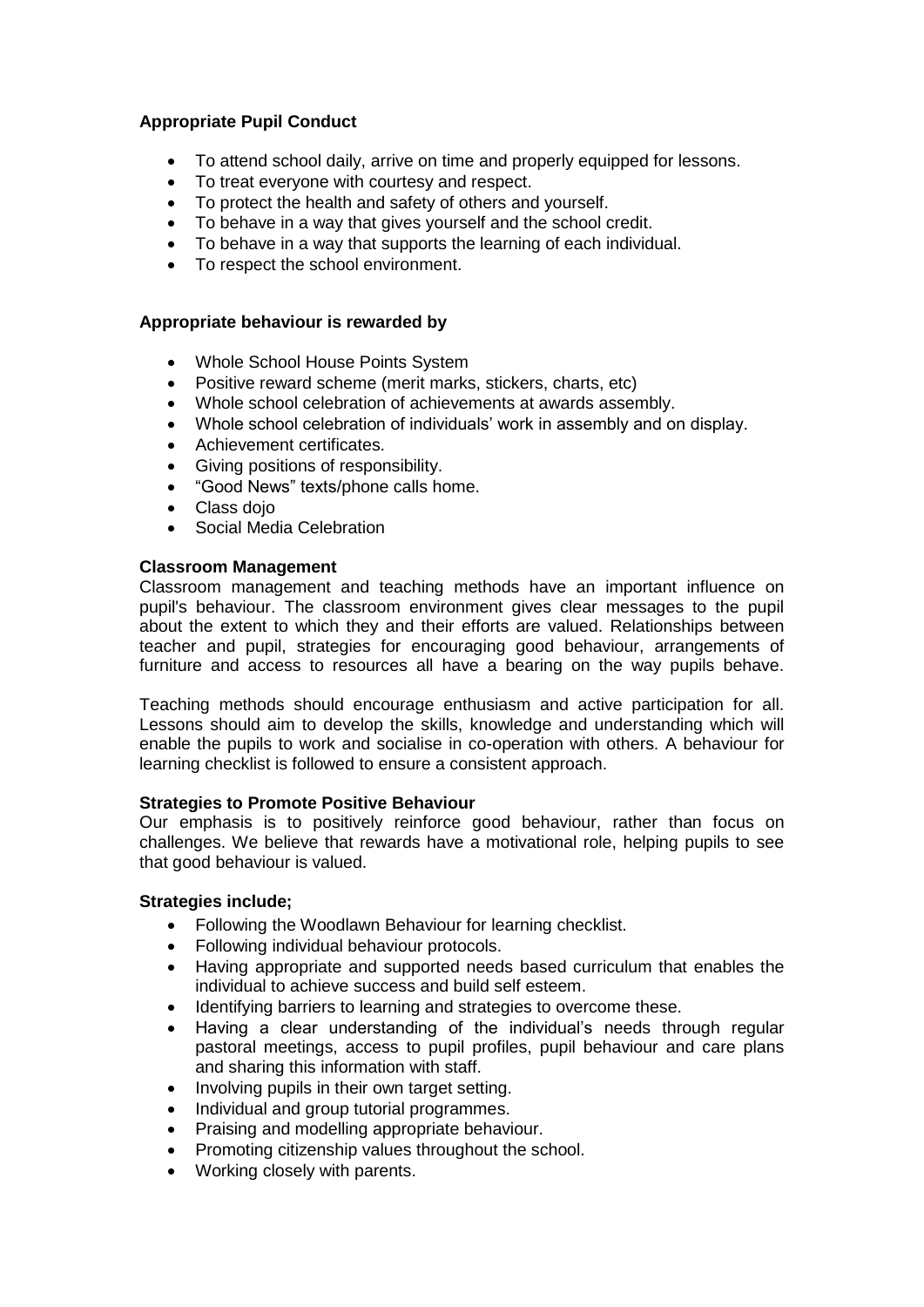- Working closely with other stakeholders, e.g. Educational Psychologist, Speech and Language Therapist, Key Workers, Physiotherapists, Primary Mental Health Worker, CAMHS, PBP, Connexions etc.
- Mentoring.
- Raising aspirations and motivation using appropriate incentives.
- Keeping up to date with relevant training and disseminating this information to school staff.

#### **Responses to Behaviour**

We manage unacceptable behaviour through a range of appropriate strategies that are known and understood by all staff these will not be appropriate for all pupils because of their different abilities. Staff will need to strike the right balance between rewards and sanctions. Staff should be clear about which sanctions they can apply.

Responses by staff may include the following but should consider individual students – these may be part of a behaviour management plan.

- One-to-one talking to (discussion of their behaviour and expectations)
- Involvement from Lead Learning Mentor
- Removal from the group or the classroom for reflection/calming this could be some time in a small group room or a movement break
- Withdrawal from a particular lesson or peer group
- Withdrawal of break or lunchtime privileges
- carrying out a useful task in the school
- Encouraging students to reflect on the effects of inappropriate behaviour on others in the school community

Responses and consequences need to be monitored and must be used as part of the behaviour management programme of a pupil these can be shared with the Deputy Head teacher and other members of staff at the regular pupil behaviour discussions briefings.

#### **Specific Sanctions**

Although positive reinforcement and rewards are central to the encouragement of good behaviour, realistically there is a need for sanctions to register the disapproval of unacceptable behaviour. It must be clear why the sanction is being applied. It must be made clear what changes in behaviour are required to avoid future punishment. There should be a clear distinction between minor and major offences and it should be the behaviour rather than the person that is punished.

#### **Specific Sanctions include;**

- As written in individual behaviour protocols.
- Time out to diffuse situations.
- Liaise with parents via home/school book, telephone, meetings.
- Exclusion (fixed term or permanent) following current DfES guidelines.
- Reporting of any criminal behaviour to the police.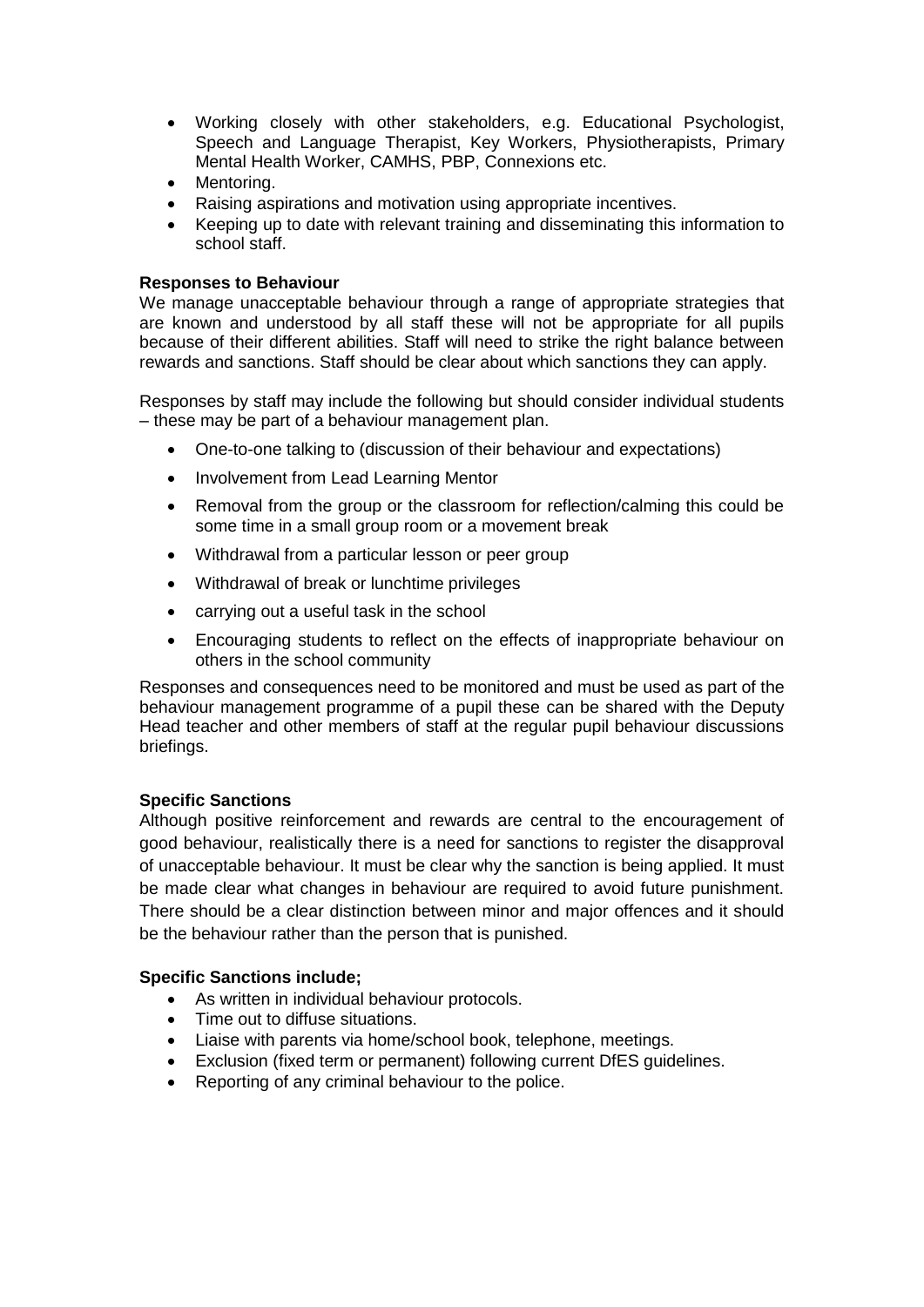#### **De-escalation techniques**

De escalation techniques are used to diffuse the conflict spiral, this includes having good communication skills to talk to the pupil slowly and give simple directions, along side Makaton and Pecs to make language clear. There is an emphasis placed on the importance of body posture and awareness of space. Staff give choices to pupils sometimes allowing an alternative to aggression. All adults understand that building the relationship between pupil and staff member by using praise as soon as the pupil responds positively can divert an incident. The Teamwork of staff is important that they can support each other by introducing a "fresh face". For some pupils the "sensory diet" is intended to give them time to lower escalating tension. Wearing a deep pressure jacket or having a "p and q" stick to chew. These diets will be produced individually to suit a pupils needs. The CALM approach recommended by Team Teach is aimed at calming the pupils down either before physical intervention is necessary or during physical intervention. Communication, Awareness /Assessment, Listening Looking and Learning, and Making safe.

#### **Physical Intervention**

It is recognised that physical intervention is only used as a last resort when all other strategies have been exhausted. However with some pupils it is recognised as part of a physical structure which needs to be planned for as part of their behaviour plan. Team teach training is central to the approach of physical intervention in school and in training it stresses the used of de escalating techniques. Team teach recommends help scripts to be used between staff and pupils to offer help and a way out. Woodlawn has agreed phrases to use which staff and students can understand. When a student is being held another member of staff will come in and offer help by saying:

"I'm here to help?" "You can help by…."

#### **Challenging Behaviour**

At least 95% of incidents should be managed without recourse to physical intervention, it is recognised that when pupils behaviour is challenging that staff may need to use physical intervention.

This must only be used when:

- It is in the best interests of the pupil
- To be employed for the minimum amount of time
- Whenever possible it must be an agreed as the best course of action with parents
- Planned physical intervention must be supported by a risk assessment
- Action is necessary to stop a child hurting themselves or hurting another
- Action to stop significant damage to property
- A pupil is behaving in a way that is compromising good order and discipline and therefore the learning of other pupils

Gradual and graded positive handling techniques are based on providing the maximum amount of care control and therapeutic support for the shortest possible time necessary to ensure the safety of all concerned.

Senior leaders in school are Team Teach trained to assist in physical intervention. School staff are expected to alert SLT to request support if intervention is required.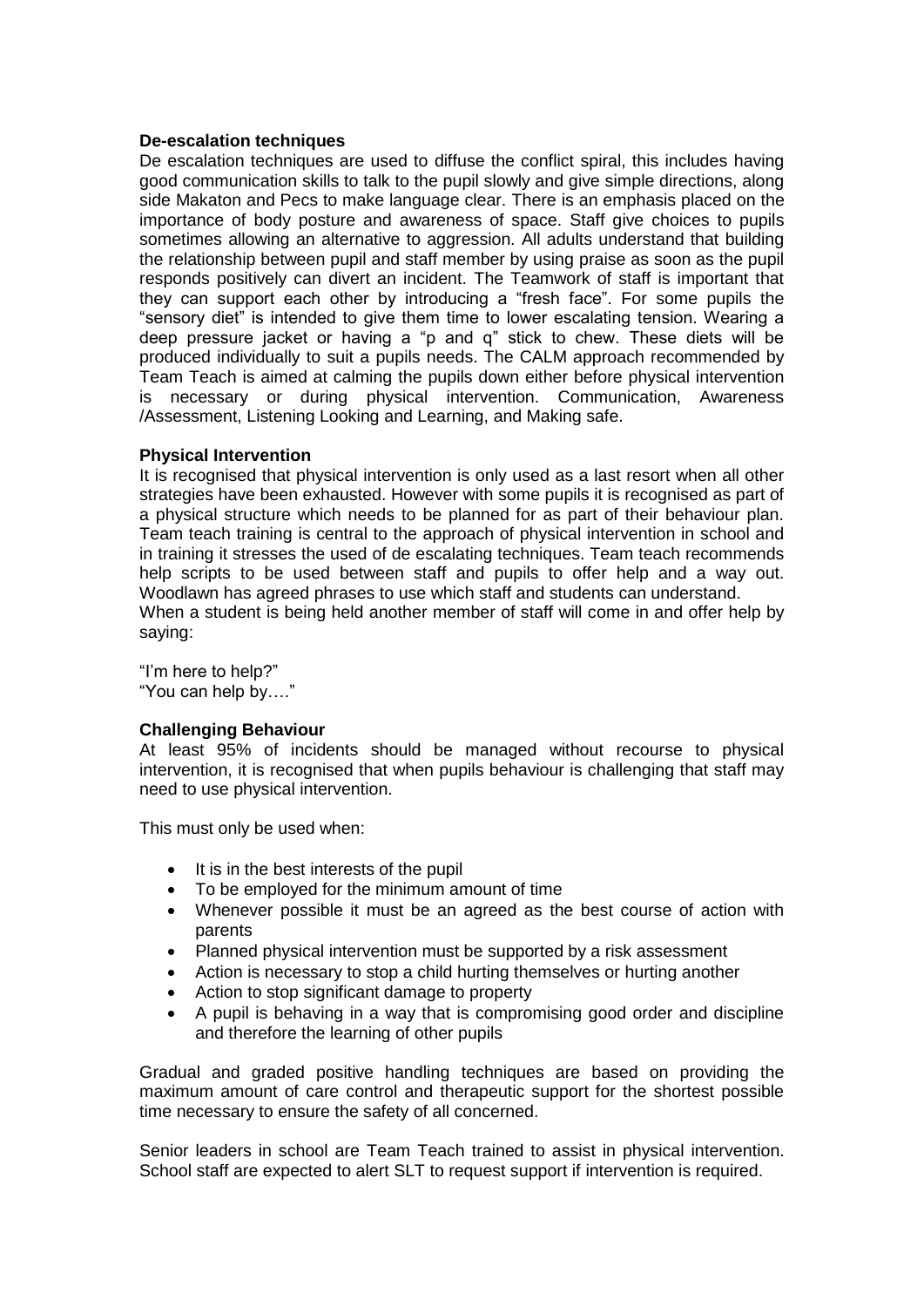Woodlawn wants to support staff involved in incidents and recognises that they can be under stress in difficult situations. It is important that colleagues support each other both during the challenging behaviour and afterward when they may need some time to talk about the incident. Incidents will be followed up by discussion and debriefing with senior management.

Pupils and their parents may need de briefing after incidents and this will be carried out by the staff involved and / or senior management. Behaviour management meetings may be called to include parents or information shared with parents/carers via the telephone, home school diary or by sending copies of incident forms, as agreed with individuals. Parents / Carers must be informed that an incident has been recorded and that they can have access to it should they wish.

#### **Behaviour Monitoring**

Planning, monitoring or reviewing pupil behaviour involves regular contact with families, pupils and other agencies, behaviour management plans, student tutorial sessions, target sessions, individual mentoring and the annual review meeting.